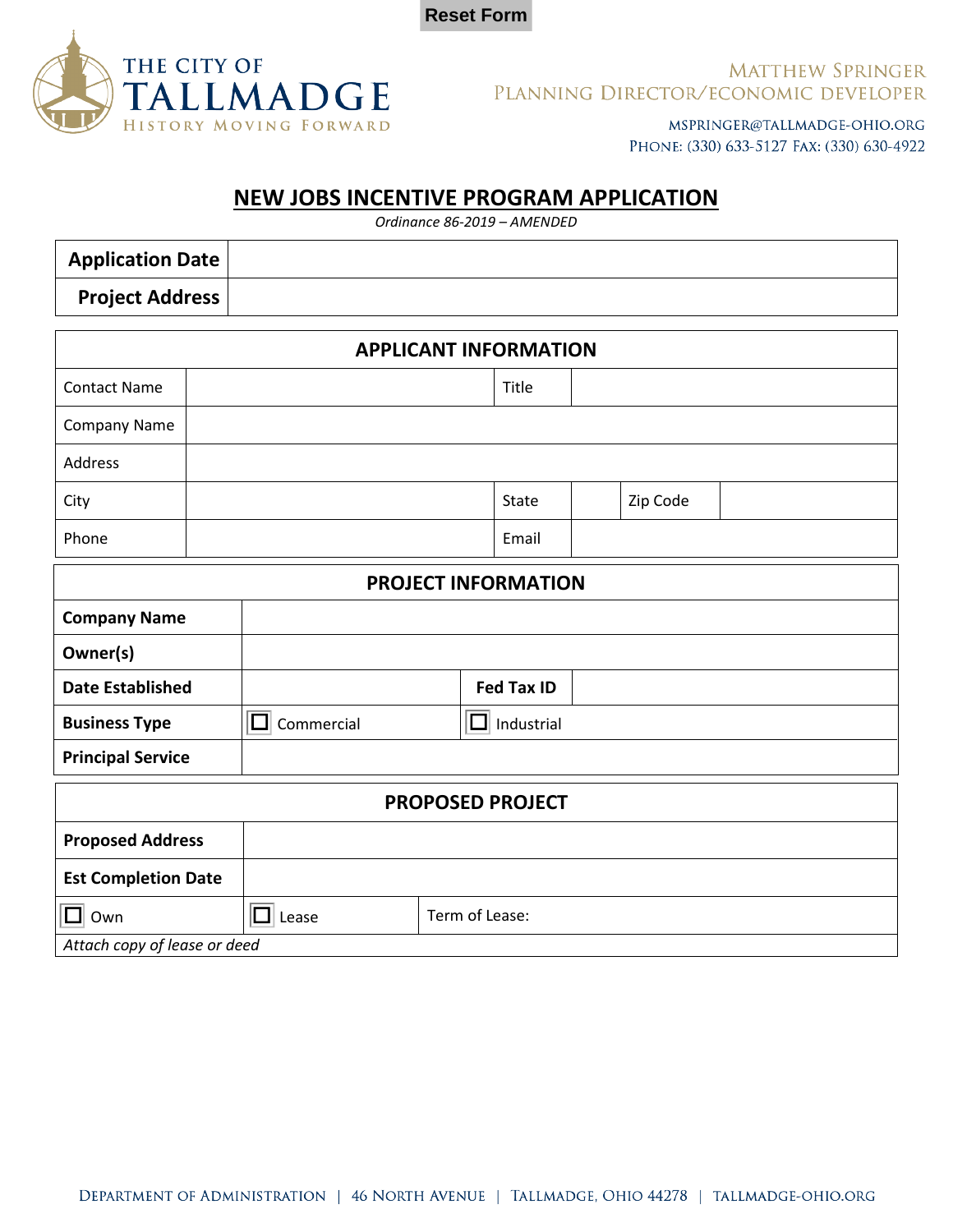# **PROJECT DESCRIPTION**

Please attach additional pages as may be required**.**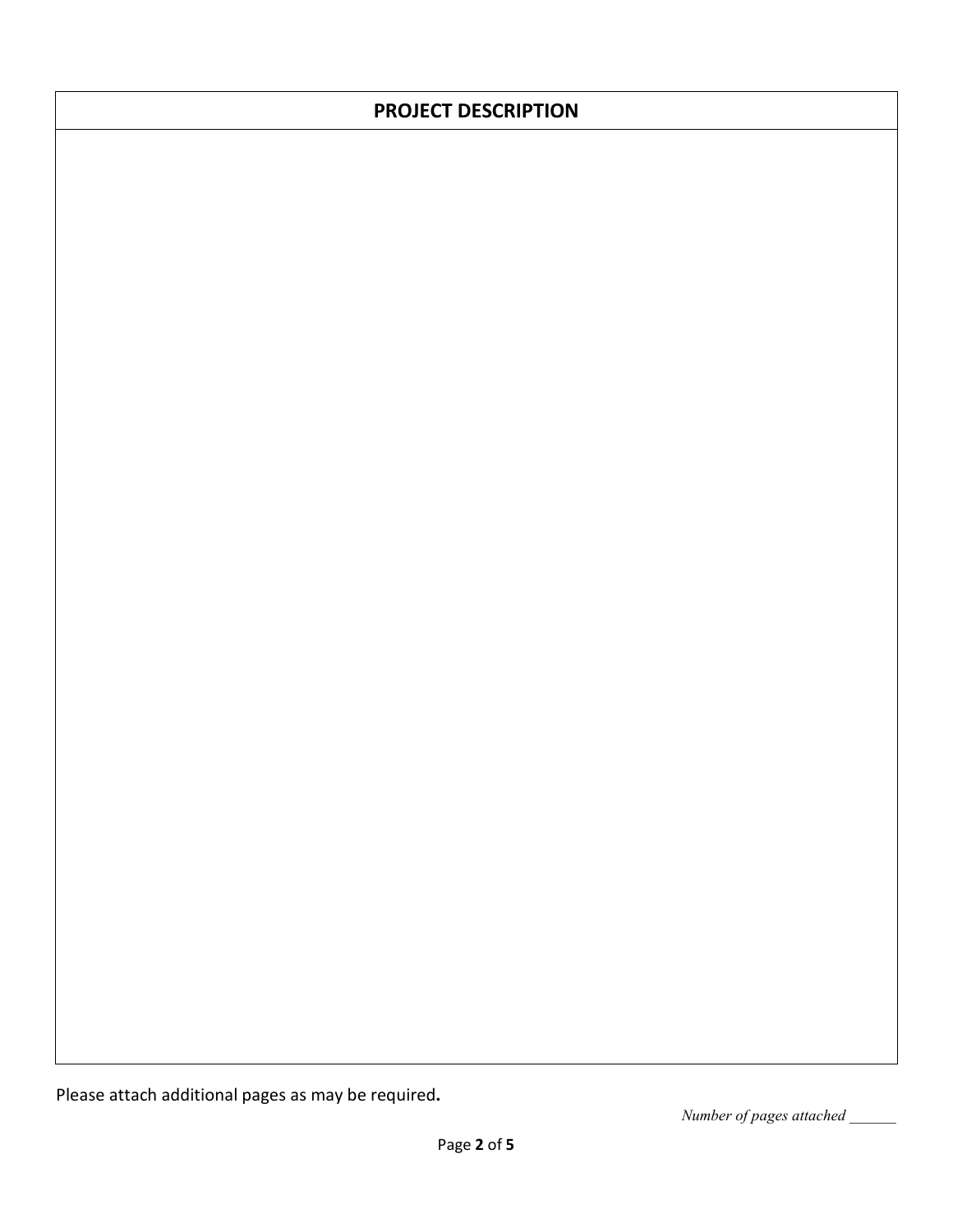| Purchase of Land/Building           |        |
|-------------------------------------|--------|
| New Building Construction/Additions |        |
| Machinery & Equipment               |        |
| <b>Furniture &amp; Fixtures</b>     |        |
| Inventory                           |        |
| Other:                              |        |
| <b>TOTAL INVESTMENT</b>             | \$0.00 |

### **INVESTMENT DESCRIPTION**

Please attach additional pages as may be required**.**

*Number of pages attached \_\_\_\_\_\_*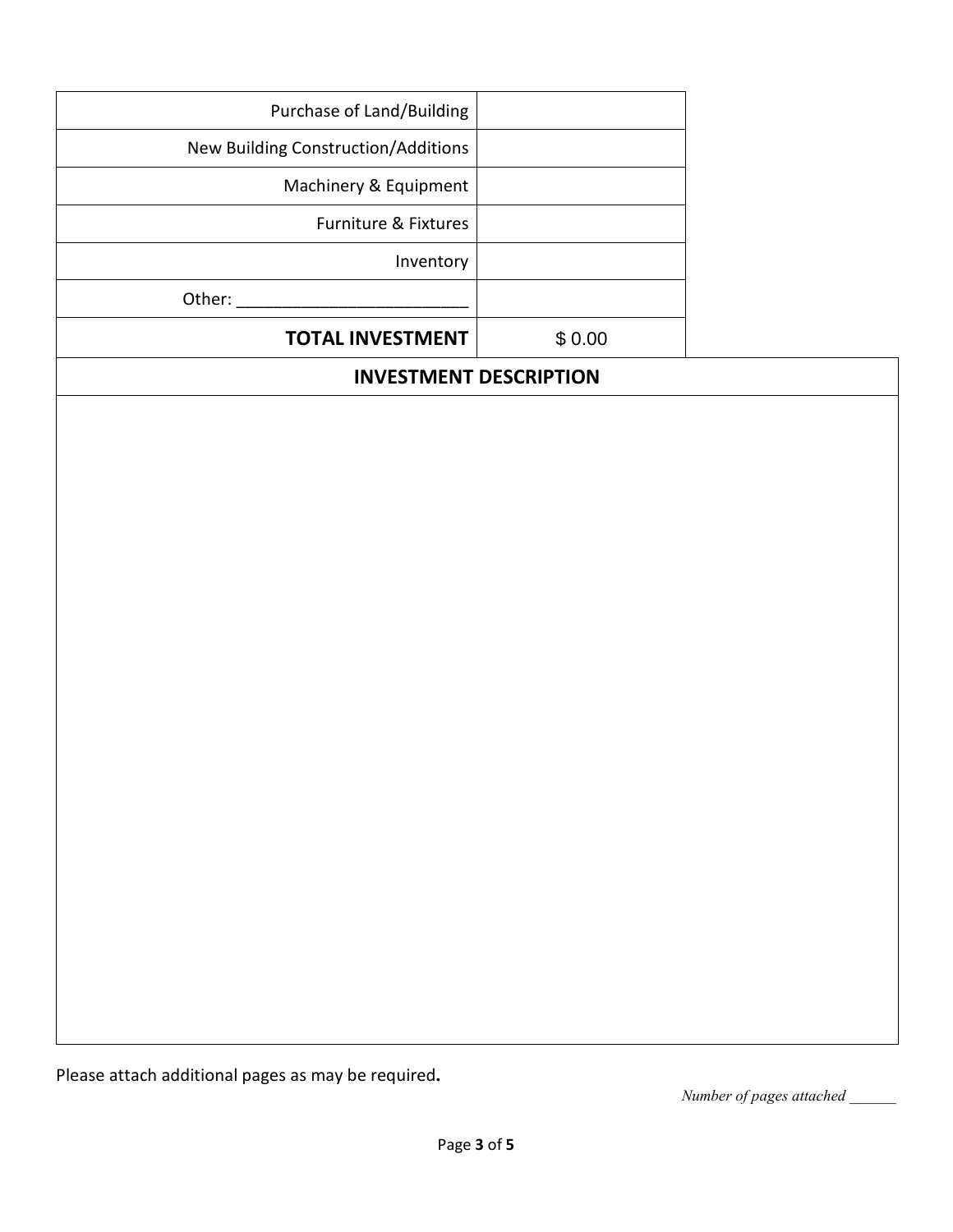| <b>JOBS/CURRENT PAYROLL/JOB CREATION INFORMATION</b> |                       |   |           |  |  |
|------------------------------------------------------|-----------------------|---|-----------|--|--|
| <b>Current Number of Jobs</b>                        | <b>Full Time</b>      |   | Part Time |  |  |
| <b>Most Current Annual Payroll</b>                   | \$                    |   |           |  |  |
| Est. No. of Jobs at Project Completion               | <b>Full Time</b>      |   |           |  |  |
|                                                      | Part Time             |   |           |  |  |
|                                                      | <b>Total Retained</b> | 0 |           |  |  |
| <b>Total Jobs at Project Completion</b>              |                       |   |           |  |  |
| Date by which new jobs will be created               |                       |   |           |  |  |
| <b>Est Annual Payroll at Project Completion</b>      |                       |   |           |  |  |
| <b>Est Qualifying Payroll</b>                        |                       |   |           |  |  |

**Note\*** *A new or existing business creating new jobs within the City of Tallmadge resulting in a minimum of Five Hundred Thousand Dollars (\$500,000) in new annual payroll, all at one time, excluding benefits may be eligible for the New Jobs Program. See additional Program criteria as specified in Ordinance 86-2019.*

| <b>PROJECT FINANCING</b>                   |                                                                                                        |  |  |  |  |
|--------------------------------------------|--------------------------------------------------------------------------------------------------------|--|--|--|--|
| <b>Name of Institution Finance Project</b> |                                                                                                        |  |  |  |  |
| <b>Contact Person</b>                      |                                                                                                        |  |  |  |  |
| <b>Phone Number</b>                        |                                                                                                        |  |  |  |  |
|                                            | List all local, state and federal government financial assistance/incentives involved in this project: |  |  |  |  |
| 1.                                         |                                                                                                        |  |  |  |  |
| 2.                                         |                                                                                                        |  |  |  |  |
| 3.                                         |                                                                                                        |  |  |  |  |